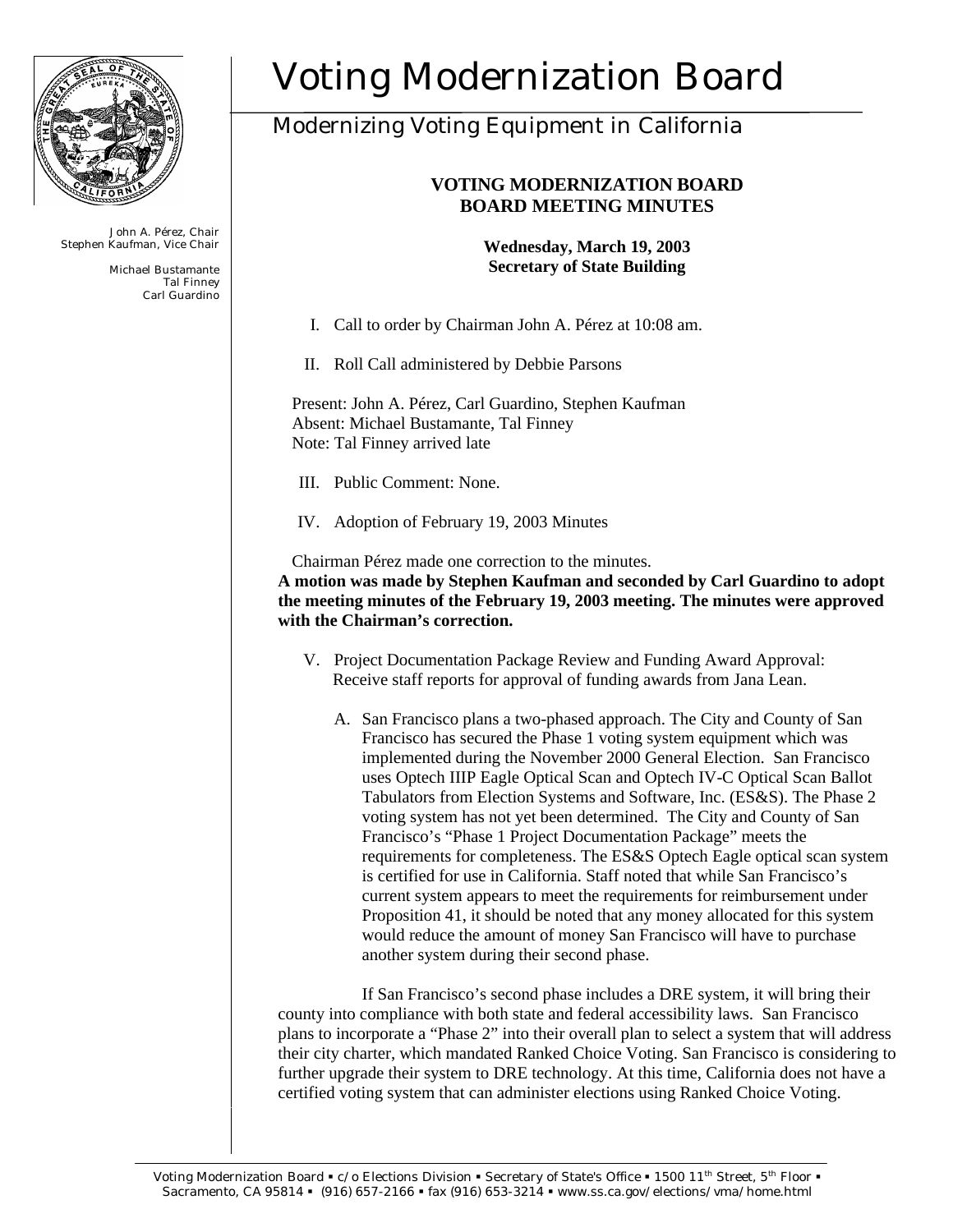The City and County of San Francisco will only receive VMB payments once they have submitted "invoices" for their voting equipment. Staff recommended approval of San Francisco's Phase 1 Project Documentation Package.

Chairman Pérez and the Board asked John Arntz, the Acting Director of the Department of Elections in San Francisco, questions regarding the project documentation package submitted to the Board. Chairman Pérez was concerned that Phase 2 is so large. Mr. Arntz said San Francisco is as compliant as possible making the polling places accessible and Phase 2 addresses the new state and federal accessibility laws. He said they would do everything possible to have at least one DRE in each polling place. The county has a November 4, 2003 charter mandate deadline for Ranked Choice Voting. They plan to do that with the current optical scan voting system.

Chairman Pérez asked Mr. Arntz if the list of priorities on the executive summary for their new voting system had been met. Mr. Arntz said yes, they had all been met.

The Board was concerned about parts of the contract with the vendor and suggested that future agreements with vendors should be created with tighter language to protect San Francisco and VMB funds. The Board has great concerns that the Phase 1 contract language fell short of the mark in optimizing options for further modernization.

#### **A motion was made by Stephen Kaufman and seconded by Carl Guardino to approve the City and County of San Francisco's "Phase 1 – Project Documentation Package" and issue a "Funding Award" letter in the amount of \$2,431,303.50. All voted Aye, motion passed.**

B. Solano County is one of the nine decertified counties that have to replace their voting system, Votomatic, by March 2004. Solano County purchased the Diebold AccuVote Touch Screen System, the Diebold Absentee Scanner Unit and the Diebold AccuVote Optical Scan Units. Solano County plans to receive their new voting equipment in April 2003 and the acquisition will be fully completed by July 2003. The county plans to use their new voting equipment for the first time at their November 2003 UDEL election. Solano County has projected that their completion date will be upon certification of the November 2004 General Election.

Solano County's "Project Documentation Package" meets all of the requirements for completeness. The Diebold AccuVote touch screen system is certified for use in California. Solano County will only receive VMB payments once they have submitted "invoices" for their voting equipment.

Staff's recommendation to the Board is to approve Solano County's "Project Documentation Package" and issue a "Funding Award" letter in the amount of \$2,297,314.22.

Chairman Pérez asked Solano County's Registrar of Voters, Laura Winslow, why there was a million dollar gap between their county's match and the VMB's allocation, because the VMB appears to only be covering approximately 56% their new voting system. Ms. Winslow responded that the formula that was chosen was not the best formula for her county. Each machine was approximately \$3,400.00. They could have purchased fewer units, but did not want to impact voters and have long lines at the polls so chose not to.

**A motion was made by Carl Guardino and seconded by Stephen Kaufman to approve Solano County's "Project Documentation Package" and issue a "Funding Award" letter in the amount of \$2,297,314.22. All voted Aye, motion passed.**